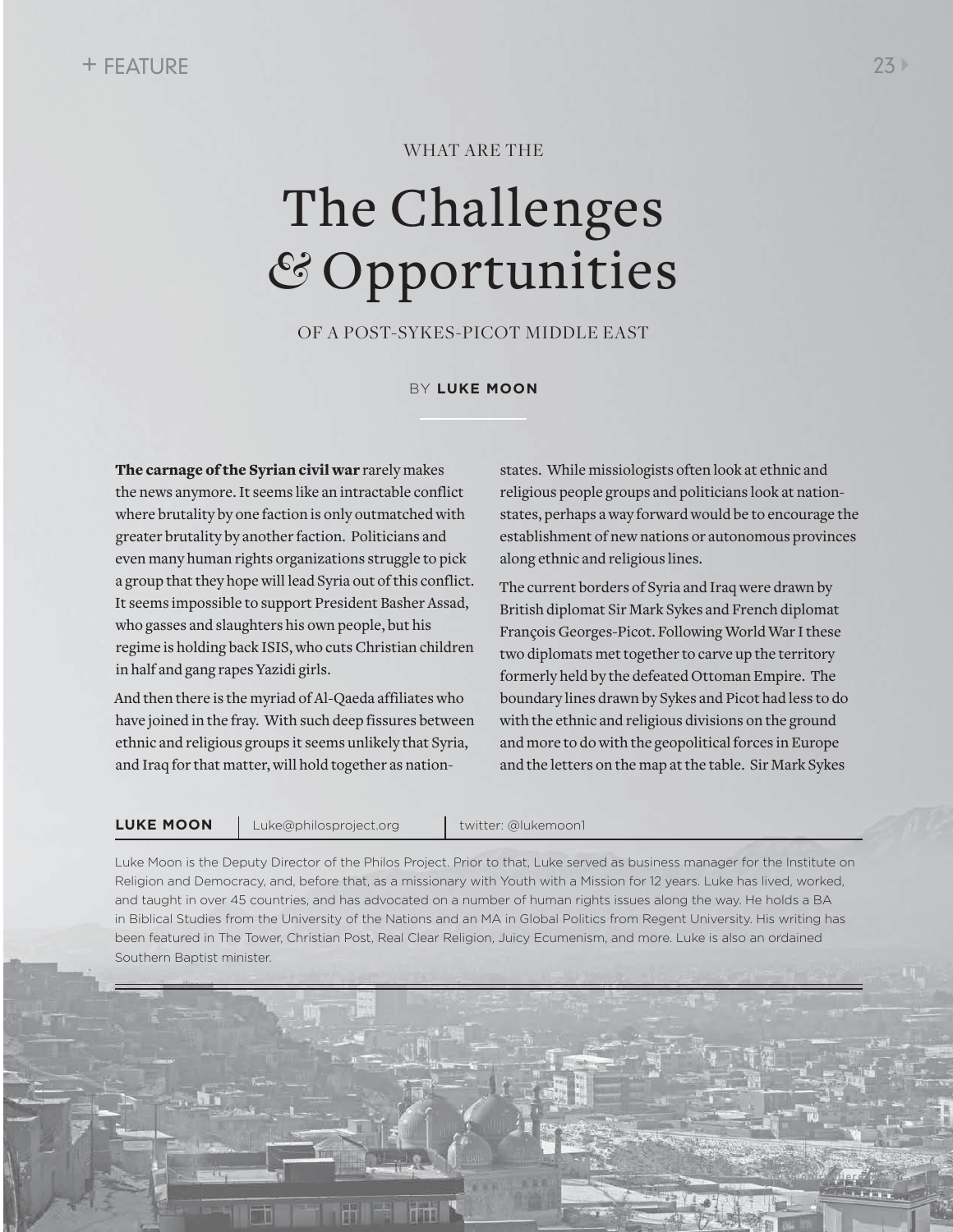The carnage of the Syrian civil war rarely makes the news anymore. It seems like an intractable conflict where brutality by one faction is only outmatched with greater brutality by another faction. Politicians and even many human rights organizations struggle to pick a group that they hope will lead Syria out of this conflict. It seems impossible to support President Basher Assad, who gasses and slaughters his own people, but his regime is holding back ISIS, who cuts Christian children in half and gang rapes Yazidi girls.

And then there is the myriad of Al-Qaeda affiliates who have joined in the fray. With such deep fissures between ethnic and religious groups it seems unlikely that Syria, and Iraq for that matter, will hold together as nationstates. While missiologists often look at ethnic and religious people groups and politicians look at nationsstates perhaps a way forward would be to encourage the establishment of new nations or autonomous provinces along ethnic and religious lines.

The current borders of Syria and Iraq were draw by British diplomat Sir Mark Sykes and French diplomat François Georges-Picot. Following World War I these two diplomats met together to carved up the territory formerly held by the defeated Ottoman Empire. The boundary lines drawn by Sykes and Picot had less to do with the ethnic and religious divisions on the ground and more to do with the geopolitical forces in Europe and the letters on the map at the table. Sir Mark Sykes famously declared, "I should like to draw a line from the e in Acre to the last k in Kirkuk."

Generally, the Sykes-Picot Agreement has held together for almost 100 years, but is seems unlikely that it will last much longer. While ISIS has largely removed the border separating Syria and Iraq the Kurds have tasted

## **—** perhaps a way forward would be to encourage the establishment of new nations or autonomous provinces along ethnic and religious lines

independence and will not easily go back into a powersharing agreement with Baghdad. In addition to the Kurds, the Assyrians and Yazidis were also victims to the collapse of the central government in Iraq. Left

unarmed and unprotected these religious minorities suffered brutally at the hands of ISIS when the US trained and equipped Iraqi army ran away. They too, will not likely return to a seat at the table in Baghdad.

The most viable new state in a post-Sykes-Picot Middle East is commonly referred to as Kurdistan. This new state would encompass territory in both Iraq and Syria with potential territory in Turkey. But Kurdistan is not the only potential new state, or at the very least autonomous province. It is not difficult to image an Alawite state, a Druze state, and an Assyrian state.

## **—** religious minorities suffered brutally at the hands of ISIS

Even now, David Lazar, President of the American Mesopotamia Organization has secured support from several key members of Congress to have the US officially recognize an autonomous province in the Nineveh Plain. This new province would be for Assyrian Christians, Yizidis, Turkmen, and other religious minorities. Former Congressman Frank Wolf, perhaps the most tireless advocate in Congress on behalf of persecuted Christians, issued a report in which he publically advocated for the establishment of the Nineveh Plain province. Following a recent trip to the region, Rep Wolf wrote, "This province should be uniquely designed to ensure the ongoing peace and stability of the ethnic and religious minorities of Iraq. Aside from a direct end to the Islamic State itself, the establishment of this province was the number one request of the Christian and Yezidi communities interviewed by 21 Wilberforce. Policymakers should make the establishment of such a province a central component of the effort to defeat and counter IS, and work with the central government in Baghdad and the KRG toward this end."

A handful of new nations in the Middle East would provide both challenges and opportunity for Christian missionary activities. The challenges will come more from the structural issues within the new nations. Recently established nations and post-conflict nations often go through difficult transition periods. A recent report by Transparency International placed South Sudan and Afghanistan in the top 5 most corrupt nations